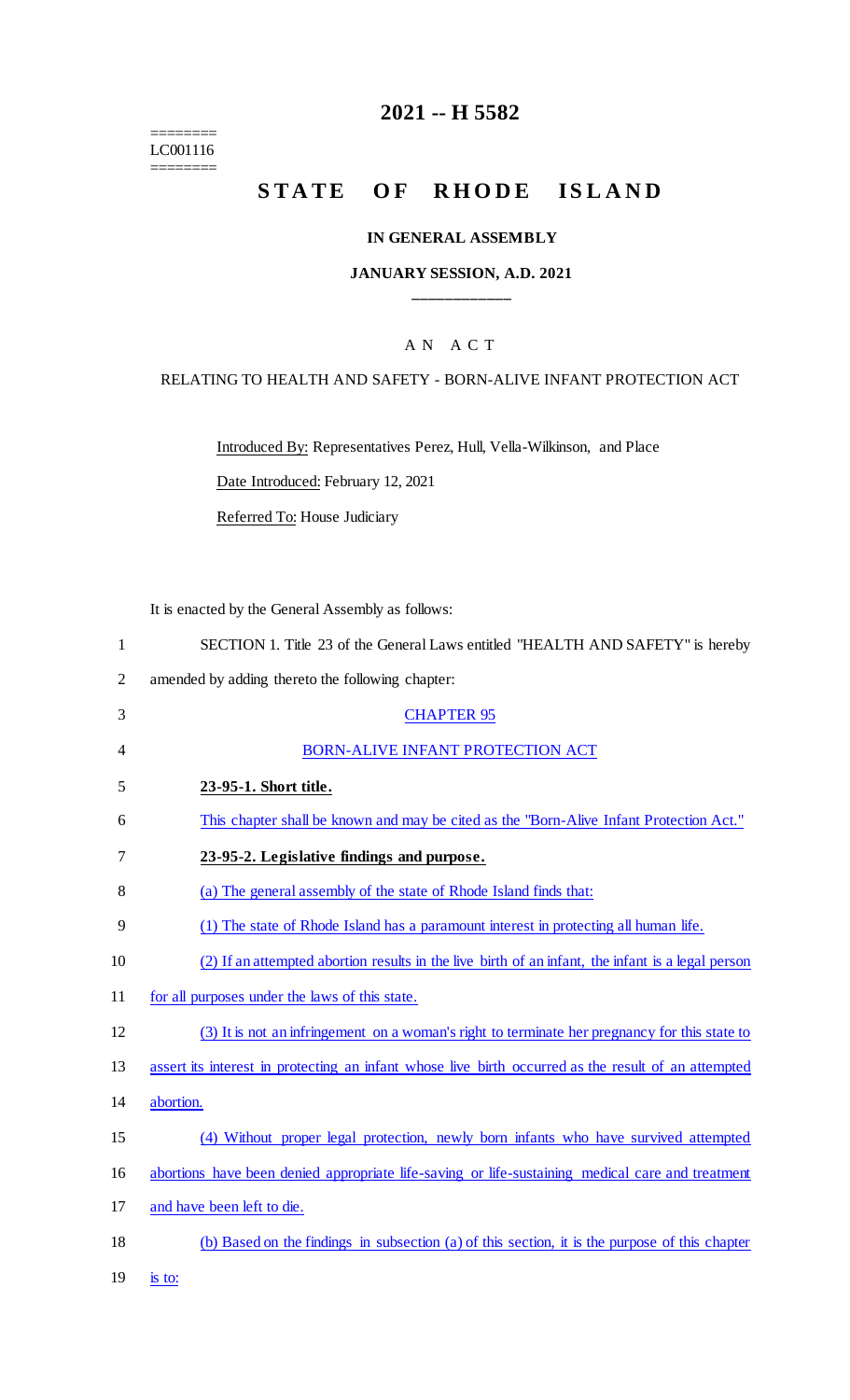(1) Ensure the protection and promotion of the health and well-being of all infants born alive in this state; and (2) Mandate that health care providers give medically appropriate and reasonable life- saving and life-sustaining medical care and treatment to all born-alive infants. **23-95-3. Definitions.**  As used in this chapter: (1) "Abortion" means the act of using or prescribing any instrument, medicine, drug, or any other substance, device, or means with the intent to terminate the clinically diagnosable 9 pregnancy of a woman with knowledge that the termination by those means will, with reasonable likelihood, cause the death of the unborn child. Such use, prescription, or means is not an abortion if done with the intent to: (i) Save the life or preserve the health of the unborn child; (ii) Remove a dead unborn child caused by spontaneous abortion; or 14 (iii) Remove an ectopic pregnancy. (2) "Born-alive" or "live birth" means the complete expulsion or extraction of an infant from their mother, regardless of the state of gestational development, that, after expulsion or extraction, whether or not the umbilical cord has been cut or the placenta is attached, and regardless of whether the expulsion or extraction occurs as a result of natural or induced labor, cesarean section, or induced abortion, shows any evidence of life, including, but not limited to, one or more of the following: 21 (i) Breathing; 22 (ii) A heartbeat; 23 (iii) Umbilical cord pulsation; or 24 (iv) Definite movement of voluntary muscles. (3) "Consent" means the voluntary agreement or acquiescence by a person of age and with 26 the requisite mental capacity who is not under duress or coercion and who has knowledge or understanding of the act or action to which they have agreed or acquiesced. (4) "Facility" or "medical facility" means any public or private hospital, clinic, center, medical school, medical training institution, health care facility, physician's office, infirmary, dispensary, ambulatory surgical treatment center, or other institution or location wherein medical care is provided to any person. (5) "Infant" means a child of the species homo sapiens who has been completely expulsed or extracted from their mother, regardless of the stage of gestational development, until the age of thirty (30) days post birth.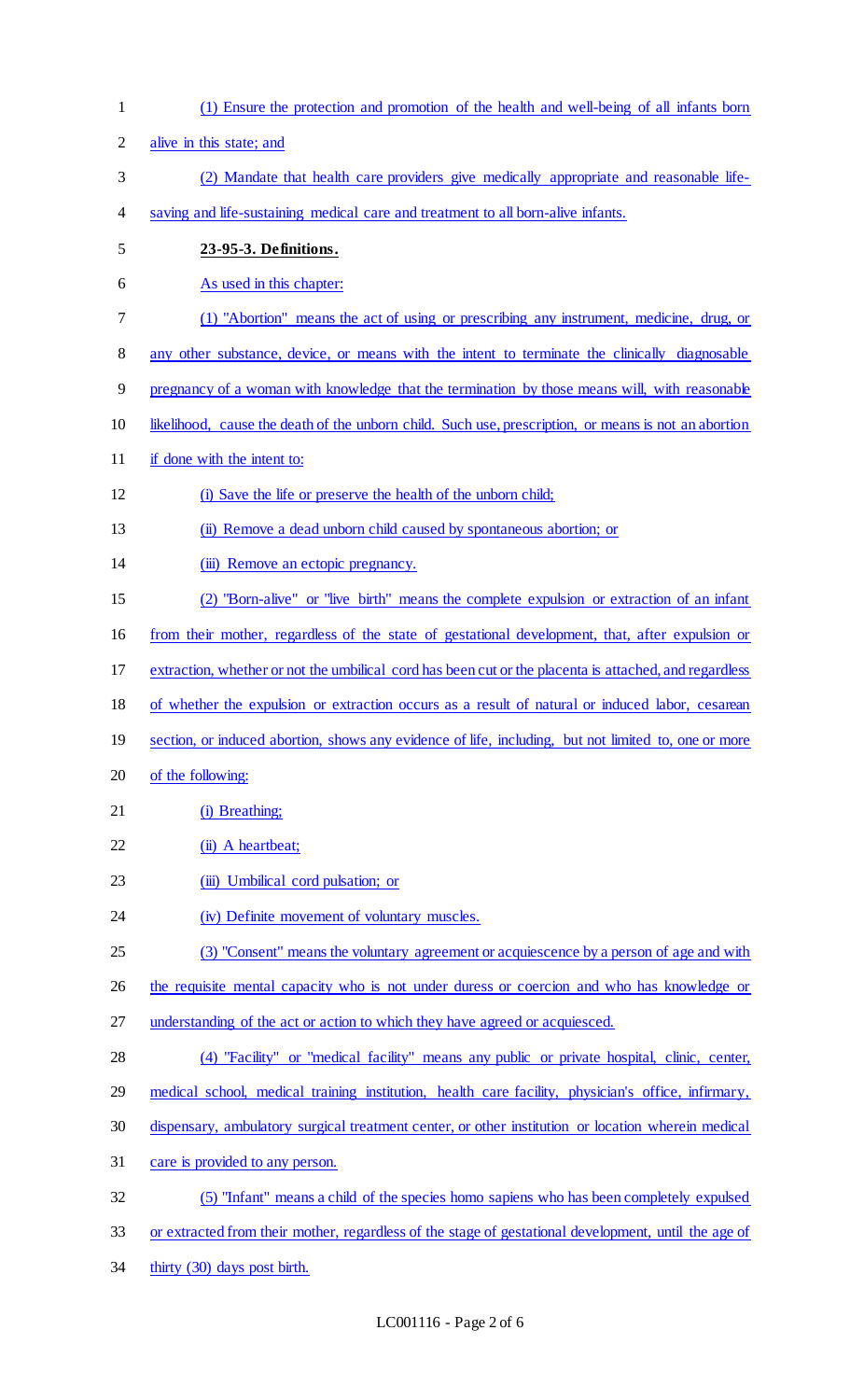(6) "Physician" means a person licensed to practice medicine in the state of Rhode Island. This term includes medical doctors and doctors of osteopathy. (7) "Premature" or "preterm" means occurring prior to the thirty-seventh week of gestation. **23-95-4. Requirements and responsibilities.**  (a) A person shall not deny or deprive an infant of nourishment with the intent to cause or allow the death of the infant for any reason, including, but not limited to: (1) The infant was born with a handicap; 8 (2) The infant is not wanted by the parent(s) or guardian(s); or (3) The infant is born alive by natural or artificial means. (b) A person shall not deprive an infant of medically appropriate and reasonable medical 11 care and treatment or surgical care. (c) The requirements of this section shall not be construed to prevent an infant's parent(s) or guardian(s) from refusing to give consent to medical treatment or surgical care which is not medically necessary or reasonable, including care or treatment which either: (1) Is not necessary to save the life of the infant; (2) Has a potential risk to the infant's life or health that outweighs the potential benefit to 17 the infant of the treatment or care; or (3) Is treatment that will do no more than temporarily prolong the act of dying when death is imminent. 20 (d)(1) The physician performing an abortion must take all medically appropriate and 21 reasonable steps to preserve the life and health of a born-alive infant. If an abortion performed in a hospital results in a live birth, the physician attending the abortion shall provide immediate medical care to the infant, inform the mother of the live birth, and request transfer of the infant to an on-24 duty resident or emergency care physician who shall provide medically appropriate and reasonable 25 medical care and treatment to the infant. (2) If an abortion performed in a facility other than a hospital results in a live birth, a physician attending the abortion shall provide immediate medical care to the infant and call 9-1-1 for an emergency transfer of the infant to a hospital that shall provide medically appropriate and reasonable care and treatment to the infant. (e) If the physician described in subsection (d) of this section is unable to perform the duties 31 in that subsection because they are assisting the woman on whom the abortion was performed, then an attending physician's assistant, nurse, or other health care provider must assume the duties outlined in subsection (d) of this section. (f) Any born-alive infant including one born in the course of an abortion procedure shall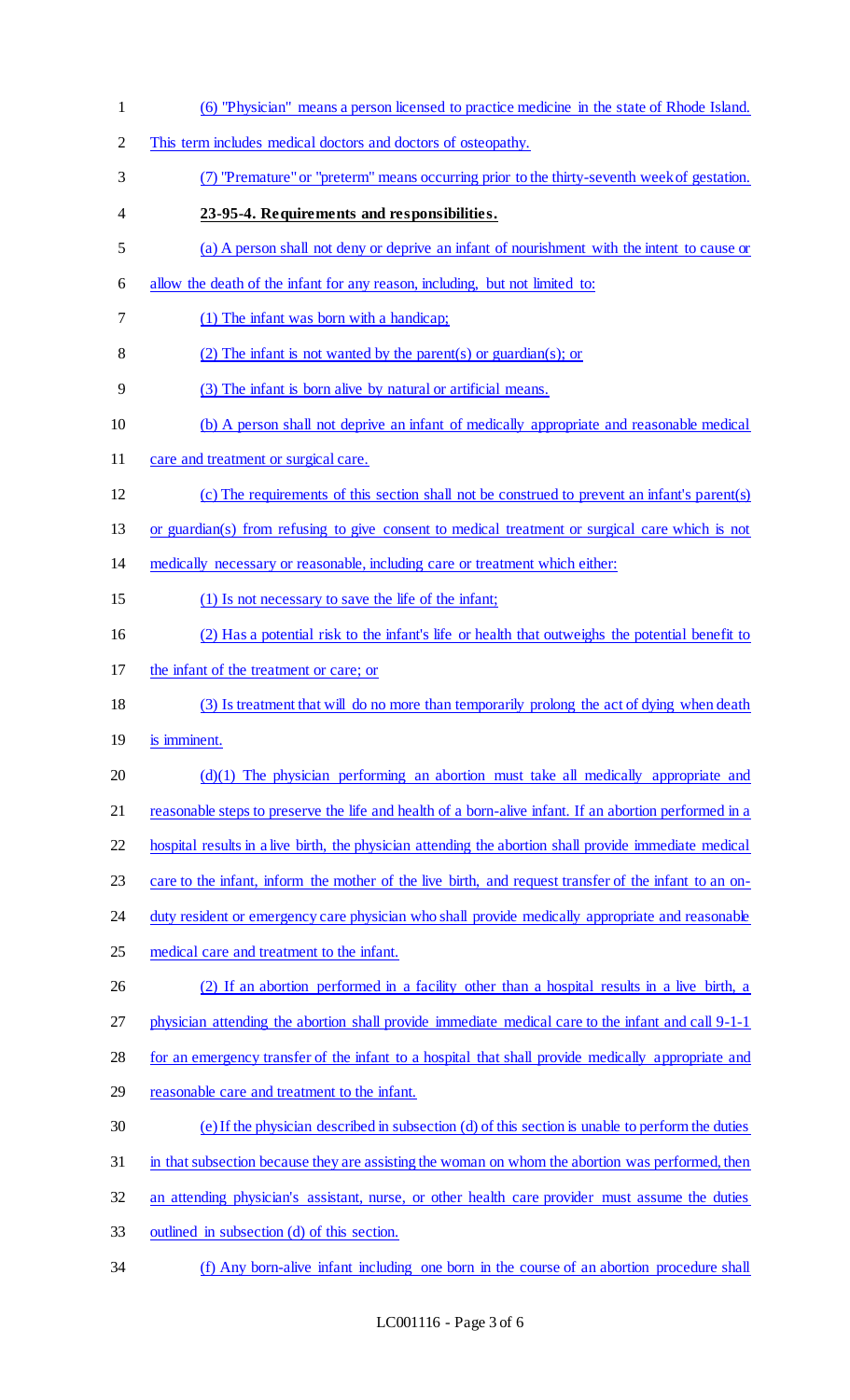be treated as a legal person under the laws of this state, with the same rights to medically appropriate and reasonable care and treatment, and birth and death (if death occurs) certificates shall be issued accordingly. (g) If, before the abortion, the mother, and if married, her husband, has or have stated in writing that she, or they, do not wish to keep the infant in the event that the abortion results in a live birth, and this writing is not retracted before the attempted abortion, the infant, if born alive, shall immediately upon birth become a ward of the department of children, youth and families. (h) No person may use any born-alive infant for any type of scientific research or other kind of experimentation except as necessary to protect or preserve the life and health of the born- alive infant. **23-95-5. Exceptions.**  The parent(s) or guardian(s) of a born-alive infant will not be held criminally or civilly liable for the actions of a physician, nurse, or other health care provider that are in violation of this act and to which the parent(s) or guardian(s) did not give consent. **23-95-6. Criminal penalties.**  (a) Any physician, nurse, or other health care provider who intentionally, knowingly, or negligently fails to provide medically appropriate and reasonable care and treatment to a born- alive 18 infant in the course of an attempted abortion shall be guilty of a felony and upon conviction shall 19 be subject to imprisonment for a period of up to ten (10) years, or a fine of up to twenty-five thousand dollars (\$25,000), or both. (b) Any violation of §23-95-4(h) concerning the research use of a born-alive infant is a felony and upon conviction shall be subject to imprisonment for a period of up to ten (10) years, or a fine of up to twenty-five thousand dollars (\$25,000), or both. **23-95-7. Civil and administrative action.**  In addition to whatever remedies are available under the statutory or common law of this 26 state, failure to comply with the requirements of this chapter shall: (1) Provide a basis for a civil action for compensatory and punitive damages. Any conviction under this act shall be admissible in a civil suit as prima facie evidence of a failure to 29 provide medically appropriate and reasonable care and treatment to a born-alive infant. Any civil action may be based on a claim that the death of or injury to the born-alive infant was a result of simple negligence, gross negligence, wantonness, willfulness, intentional conduct, or another violation of the legal standard of care. (2) Provide a basis for professional disciplinary action under chapter 37 of title 5 for the suspension or revocation of any license for physicians, licensed and registered nurses, or other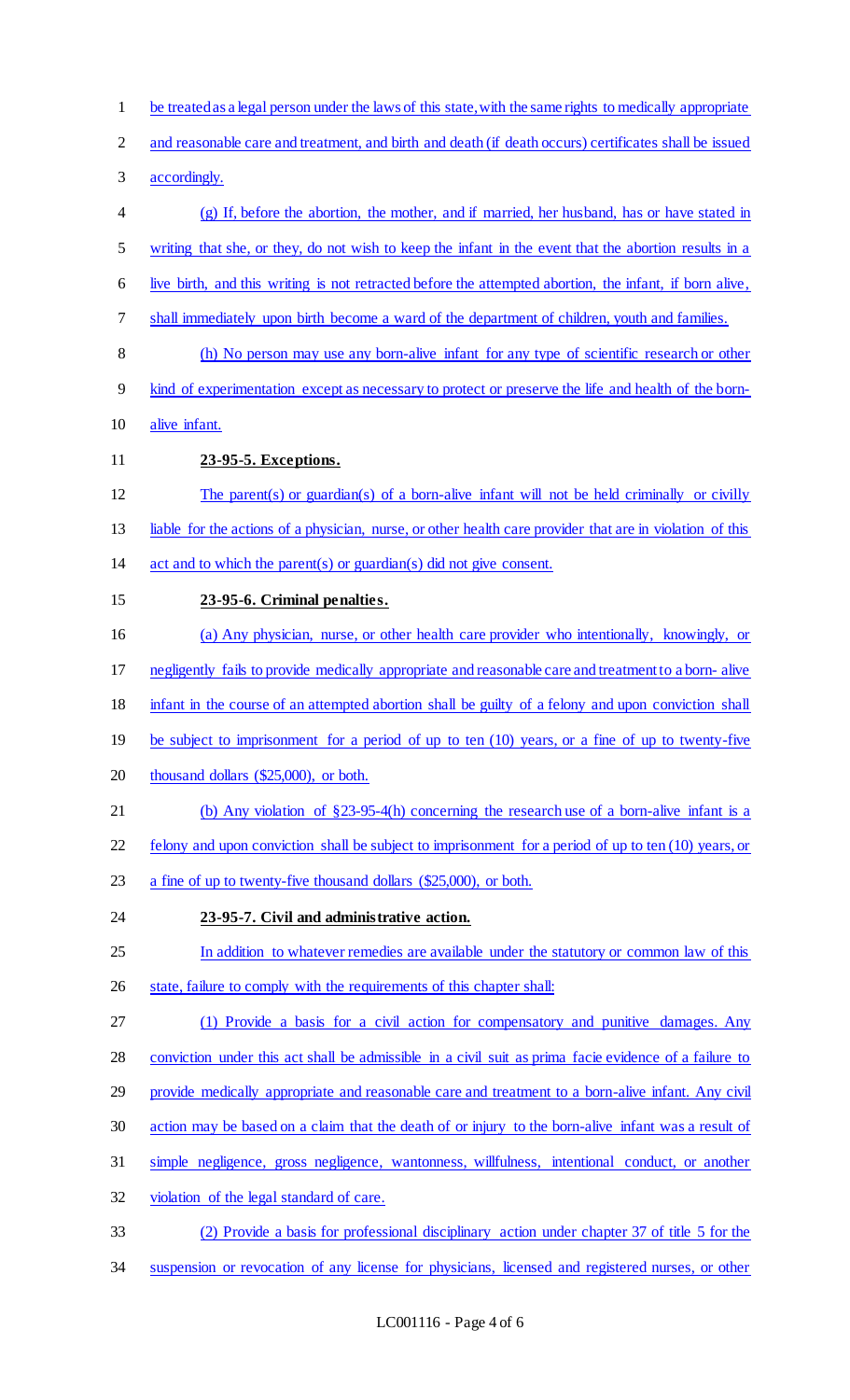requirements of this chapter shall result in the automatic suspension of their license for a period of at least one year and said license shall be reinstated after that time only under such conditions as the board of licensure and discipline shall require to ensure compliance with this chapter. (3) Provide a basis for recovery for the parent(s) of the infant or the parent(s) or guardian(s) of the mother, if the mother is a minor, for the wrongful death of the infant, whether or not the infant was viable at the time the attempted abortion was performed. **23-95-8. Construction.**  (a) Nothing in this chapter shall be construed to affirm, deny, expand, or contract any legal status or legal right applicable to any member of the species homo sapiens at any point prior to being born-alive, as defined in this chapter. (b) Nothing in this chapter shall be construed to affect existing federal or state law regarding abortion. (c) Nothing in this chapter shall be construed as creating or recognizing a right to abortion. (d) Nothing in this chapter shall be construed to alter generally accepted medical standards. **23-95-9. Severability.**  Any provision of this chapter held to be invalid or unenforceable by its terms, or as applied to any person or circumstance, shall be construed so as to give it the maximum effect permitted by 19 law, unless such holding shall be one of utter invalidity or unenforceability, in which event such 20 provision shall be deemed severable and shall not affect the remainder or the application of such provision to other persons not similarly situated or to other dissimilar circumstances. **23-95-10. Right of intervention.**  23 The general assembly, by joint resolution, may appoint one or more of its members, who sponsored or cosponsored this chapter in the member's official capacity, to intervene as a matter of right in any case in which the constitutionality of this law is challenged. SECTION 2. This act shall take effect upon passage.

licensed or regulated persons. Any conviction of any person for any failure to comply with the

======== LC001116 ========